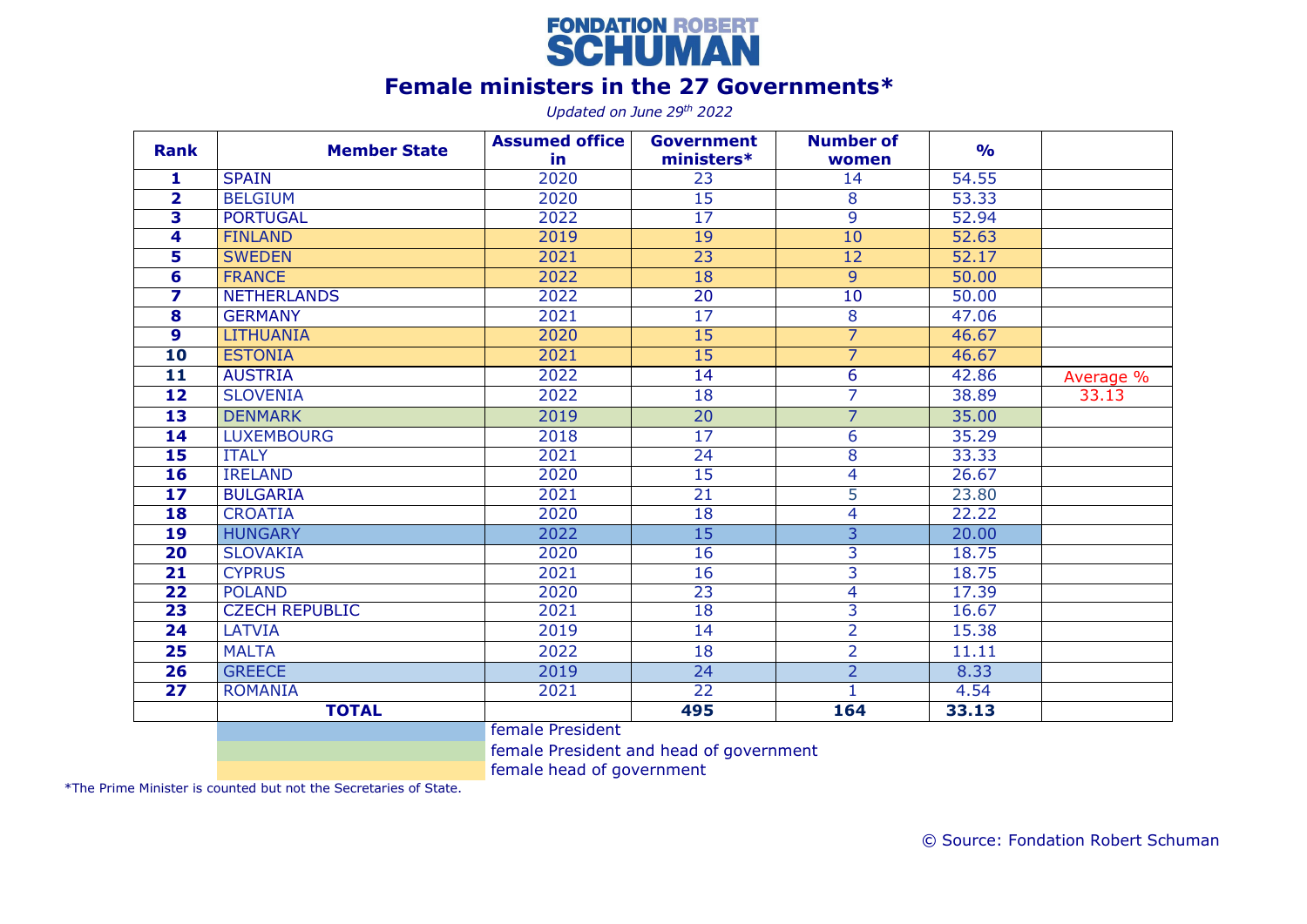

## **Women in the 27 National Parliaments (lower and single houses)**

|                         |                       |                                 | Updated on June 29th 2022 |                       |                        |               |             |
|-------------------------|-----------------------|---------------------------------|---------------------------|-----------------------|------------------------|---------------|-------------|
| <b>Rank</b>             | <b>Member State</b>   | <b>Parliament</b>               | <b>Election year</b>      | <b>Total</b><br>seats | <b>Number of women</b> | $\frac{1}{2}$ |             |
| $\mathbf{1}$            | <b>SWEDEN</b>         | <b>Riksdag</b>                  | 2018                      | 349                   | 161                    | 46.13         |             |
| $\overline{2}$          | <b>FINLAND</b>        | Eduskunta                       | 2019                      | 200                   | 91                     | 45.00         |             |
| 3                       | <b>SPAIN</b>          | Congreso de los Diputados       | 2019                      | 349                   | 150                    | 42.98         |             |
| 4                       | <b>BELGIUM</b>        | Chambre des Représentants       | 2019                      | 150                   | 63                     | 42.00         |             |
| 5                       | <b>AUSTRIA</b>        | <b>Nationalrat</b>              | 2019                      | 183                   | 76                     | 41.53         |             |
| 6                       | <b>NETHERLANDS</b>    | <b>Tweede Kamer</b>             | 2021                      | 150                   | 61                     | 40.67         |             |
| $\overline{\mathbf{z}}$ | <b>SLOVENIA</b>       | Zbor                            | 2022                      | 90                    | $\overline{36}$        | 40.00         |             |
| 8                       | <b>DENMARK</b>        | Folketinget                     | 2019                      | 179                   | $\overline{71}$        | 39.66         |             |
| 9                       | <b>FRANCE</b>         | Assemblée Nationale             | 2022                      | 577                   | $\overline{215}$       | 37.26         |             |
| 10                      | <b>PORTUGAL</b>       | Assembleia da Republica         | 2022                      | 230                   | 85                     | 36.96         |             |
| $\overline{11}$         | <b>ITALY</b>          | Camera dei Deputati             | 2018                      | 630                   | 229                    | 36.35         |             |
| 12                      | <b>GERMANY</b>        | <b>Bundestag</b>                | 2021                      | 736                   | 257                    | 34.92         |             |
| 13                      | <b>LUXEMBOURG</b>     | Chambre des Députés             | 2018                      | 60                    | 20                     | 33.33         | Average (%) |
| 14                      | <b>CROATIA</b>        | Hrvatski Sabor                  | 2020                      | 151                   | 48                     | 31.79         | 32.73       |
| 15                      | <b>LITHUANIA</b>      | <b>Seimas</b>                   | 2020                      | 141                   | 40                     | 28.37         |             |
| 16                      | <b>POLAND</b>         | <b>Sejm</b>                     | 2020                      | 460                   | 130                    | 28.26         |             |
| $\overline{17}$         | <b>MALTA</b>          | Kamra Tad Deputati              | 2022                      | 79                    | $\overline{22}$        | 27.85         |             |
| 18                      | <b>LATVIA</b>         | <b>Saeima</b>                   | 2018                      | 100                   | 27                     | 27.00         |             |
| 19                      | <b>ESTONIA</b>        | Riigikogu                       | 2019                      | 101                   | $\overline{26}$        | 25.74         |             |
| 20                      | <b>CZECH REPUBLIC</b> | Poslanecka Snemovna             | 2021                      | 200                   | 51                     | 25.5          |             |
| 21                      | <b>IRELAND</b>        | Dáil Éireann                    | 2020                      | 160                   | 37                     | 23.13         |             |
| 22                      | <b>BULGARIA</b>       | Narodno Sabranie                | 2021                      | 240                   | 54                     | 22.50         |             |
| 23                      | <b>SLOVAKIA</b>       | Narodna Rada                    | 2020                      | 150                   | 32                     | 21.33         |             |
| 24                      | <b>GREECE</b>         | Vouli                           | 2019                      | 300                   | 63                     | 21.00         |             |
| 25                      | <b>ROMANIA</b>        | <b>Camera Deputatilor</b>       | 2020                      | 330                   | 63                     | 19.09         |             |
| $\overline{26}$         | <b>CYPRUS</b>         | <b>House of Representatives</b> | 2021                      | 56                    | 8                      | 14.29         |             |
| 27                      | <b>HUNGARY</b>        | Országház                       | 2022                      | 199                   | 28                     | 14.07         |             |
|                         | <b>Total</b>          |                                 |                           | 6550                  | 2144                   | 32.73         |             |

Female president of the National Parliament